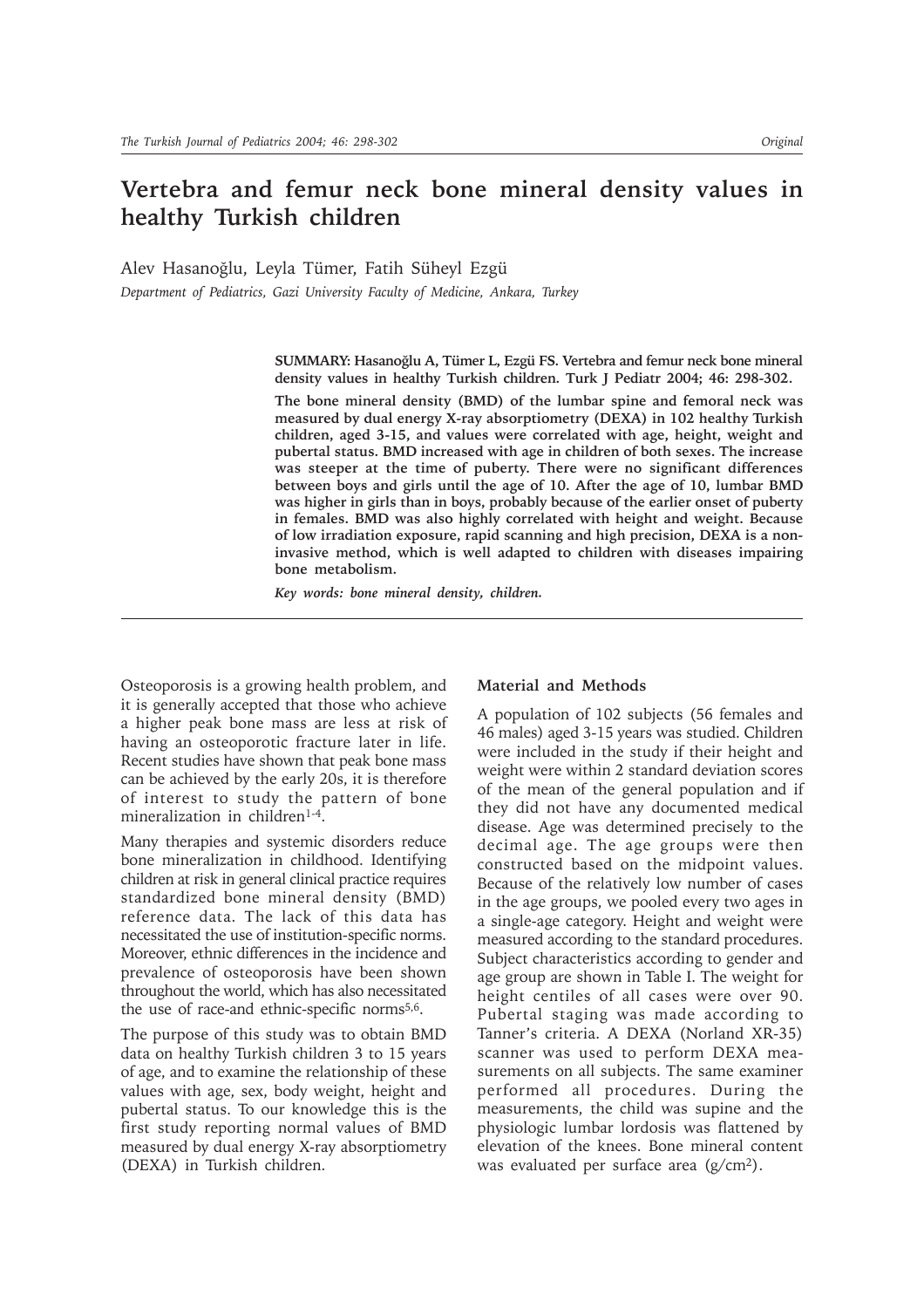|                | <b>Boys</b> |                     |                      |    | Girls               |                      |  |
|----------------|-------------|---------------------|----------------------|----|---------------------|----------------------|--|
| Age<br>(years) | n           | Weight (kg)         | Height (cm)          | n  | Weight (kg)         | Height (cm)          |  |
| 3              |             |                     |                      |    | $15.000 \pm 1.414$  | $97.500 \pm 0.707$   |  |
| $4 - 5$        | 11          | $18.545 \pm 3.357$  | $108.545 \pm 5.584$  | 8  | $18.250 \pm 2.315$  | $109.125 \pm 5.083$  |  |
| $6 - 7$        | 10          | $22.500 \pm 3.779$  | $123.800 \pm 11.952$ | 8  | $21.625 \pm 2.134$  | $118.000 \pm 5.880$  |  |
| $8-9$          |             | $35.714 \pm 5.678$  | $130.000 \pm 7.829$  | 6  | $26.633 \pm 6.653$  | $126.833 \pm 9.432$  |  |
| $10 - 11$      | 5.          | $39.833 \pm 4.579$  | $149.000 \pm 7.014$  |    | $43.714 \pm 8.321$  | $148.714 \pm 8.200$  |  |
| $12 - 13$      | 6           | $41.400 \pm 6.066$  | $157.000 \pm 3.873$  | 11 | $48.364 \pm 4.760$  | $154.364 \pm 6.682$  |  |
| 14-15          |             | $54.000 \pm 14.944$ | $164.429 \pm 8.942$  | 14 | $49.929 \pm 10.852$ | $159.429 \pm 10.074$ |  |

**Table I.** Body Weight and Height of the Cases (Mean±SD)

#### **Statistical Analysis**

The statistical analysis was done using SPSS 9.0 Software for Windows. The data was expressed as mean  $\pm$  standard deviation unless otherwise stated. The statistical difference between the groups was evaluated by either Student's t test or Mann-Whitney U test. The relationship between age, height, weight, pubertal stage and BMD was evaluated by regression analysis.

### **Results**

The lumbar vertebra and femur neck BMD values according to age in boys and girls are shown in Table II. A statistically significant increase in BMD in both regions according to age was noticed (p<0.00001 and p<0.00001).

The relationship between age, weight, height and BMD according to sex is shown in Table III when age, weight and height were assumed as independent variables for BMD. A significant positive correlation was noticed between all independent variables and BMD.

**Table III.** Correlation Coefficients Between BMD Values and Age, Weight and Height (r2)

|                         | <b>Boys</b>             |                         | Girls                   |                         |  |
|-------------------------|-------------------------|-------------------------|-------------------------|-------------------------|--|
|                         | Vertebra                | Femur<br>neck           | Vertebra                | Femur<br>neck           |  |
| Age<br>Height<br>Weight | 0.751<br>0.710<br>0.838 | 0.837<br>0.785<br>0.874 | 0.837<br>0.806<br>0.857 | 0.710<br>0.745<br>0.789 |  |

In all correlations p<0.00001.

BMD: bone mineral density.

When the study group was evaluated according to the developmental stages, a significant increase in BMD was noticed during puberty (Table IV). A significant positive correlation was also found between BMD and Tanner stage. When the cases having Tanner stage 0; stages 1, 2 and 3; and stages 4 and 5 were pooled and evaluated as three distinct groups, a significant statistical difference was found (p<0.00001).

No significant relationship was noticed between boys and girls up to 10 years. In the age groups 10-11, 12-13 and 14-15, the lumbar vertebra

|                |    | <b>Boys</b>       |                      |        | Girls             |                      |  |
|----------------|----|-------------------|----------------------|--------|-------------------|----------------------|--|
| Age<br>(years) | n  | L2-L4 $(g/cm^2)$  | Femur neck $(g/cm2)$ | $\,$ n | L2-L4 $(g/cm^2)$  | Femur neck $(g/cm2)$ |  |
| 3              |    |                   |                      | 2      | $0.377 \pm 0.025$ | $0.437 \pm 0.033$    |  |
| $4 - 5$        | 11 | $0.461 \pm 0.038$ | $0.520 \pm 0.055$    | 8      | $0.458 \pm 0.031$ | $0.494 \pm 0.040$    |  |
| $6 - 7$        | 10 | $0.504 \pm 0.051$ | $0.568 \pm 0.056$    | 8      | $0.540 \pm 0.039$ | $0.632 \pm 0.078$    |  |
| $8-9$          | 7  | $0.576 \pm 0.027$ | $0.699 \pm 0.066$    | 6      | $0.556 \pm 0.084$ | $0.582 \pm 0.058$    |  |
| $10-11$        | 5  | $0.584 \pm 0.071$ | $0.774 \pm 0.062$    |        | $0.740 \pm 0.143$ | $0.779 \pm 0.053$    |  |
| $12 - 13$      | 6  | $0.685 \pm 0.047$ | $0.806 \pm 0.048$    | 11     | $0.799 \pm 0.059$ | $0.791 \pm 0.081$    |  |
| $14 - 15$      |    | $0.818 \pm 0.144$ | $0.899 \pm 0.118$    | 14     | $0.925 \pm 0.088$ | $0.877 \pm 0.110$    |  |

**Table II.** BMD Values of the Cases (Mean±SD)

BMD: bone mineral density.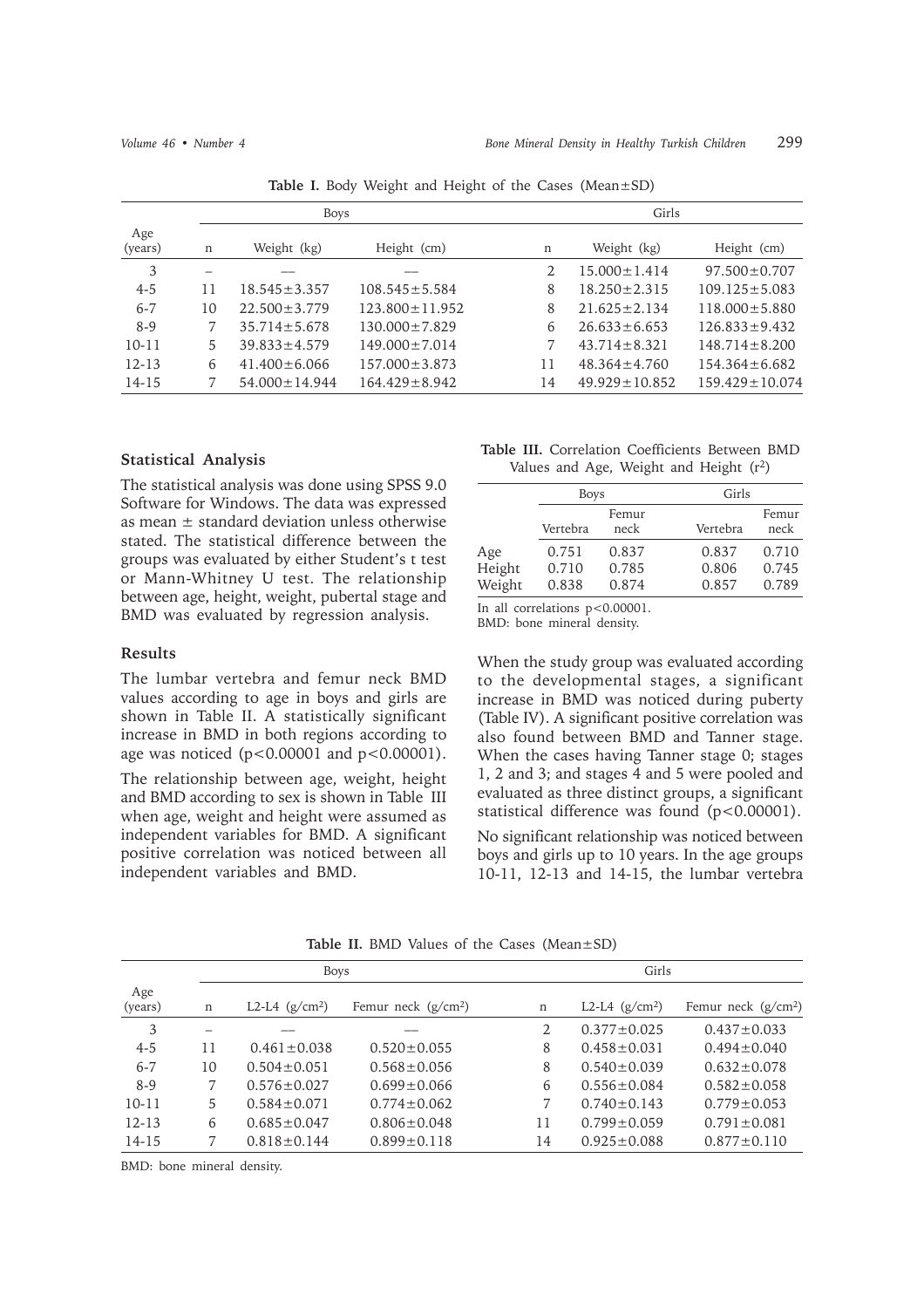|                  |    | Boys              |                   |    | Girls             |                   |  |
|------------------|----|-------------------|-------------------|----|-------------------|-------------------|--|
| Tanner<br>stages | n  | L2-L4 $(g/cm^2)$  | Femur $(g/cm^2)$  | n  | L2-L4 $(g/cm^2)$  | Femur $(g/cm^2)$  |  |
| $\Omega$         | 27 | $0.501 \pm 0.057$ | $0.576 \pm 0.087$ | 23 | $0.496 \pm 0.069$ | $0.554 \pm 0.089$ |  |
| $1 - 2 - 3$      | 11 | $0.631 + 0.073$   | $0.700 \pm 0.056$ | 10 | $0.742 + 0.123$   | $0.786 \pm 0.086$ |  |
| $4 - 5$          | 8  | $0.805 + 0.139$   | $0.881 \pm 0.120$ | 23 | $0.876 \pm 0.100$ | $0.835 \pm 0.108$ |  |

**Table IV.** BMD Values of the Cases According to Pubertal Stage

In all correlations  $p < 0.00001$ ,  $r = 0.999999$ . BMD: bone mineral density.

BMD of girls was significantly higher than for boys (p<0.05 for all) (Fig. 1a). In the evaluation from the femur neck, there was no significant difference between boys and girls (Fig 1b).

### **Discussion**

The main purpose of the current study was to determine the normal values of BMD for healthy Turkish children. The present data could

be used as a reference for those studies using the same evaluation methods.

Bone mineral content depends not only on the amount of mineral deposited in the bone matrix, but also on the height of the patient and the diameter of the area where the evaluation is made9. For this reason, direct determination of the bone mineral content to evaluate changes in bone mineralization would



**Fig. 1a.** Vertebra bone mineral density values for girls and boys according to age.



Fig. 1b. Femur neck bone mineral density values for girls and boys according to age.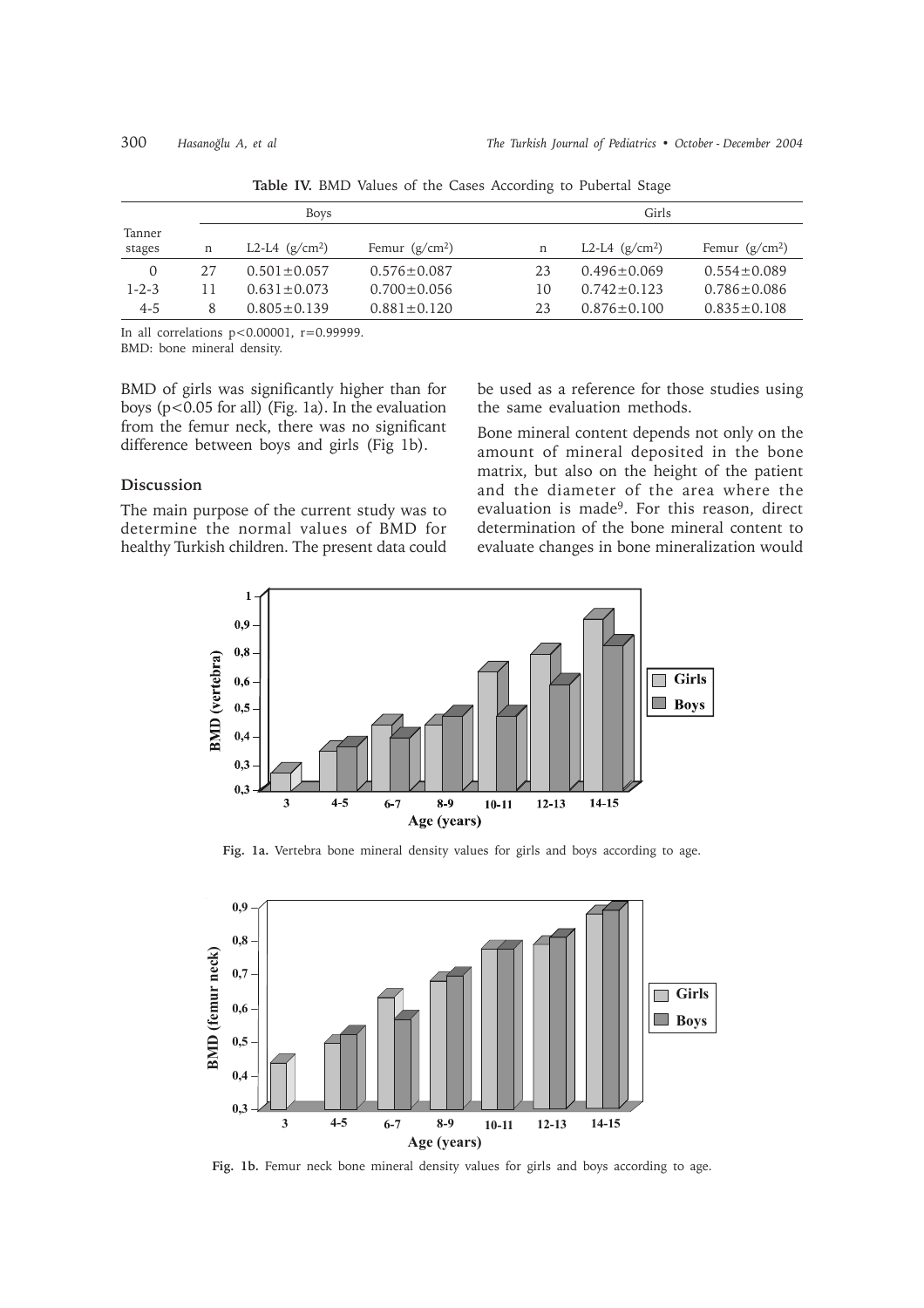not be appropriate in childhood where an accelerated growth is seen. In this study, the bone mineral content was corrected by the area of the region from which the measurement was done, as this method better reflects the matrix mineralization in cases with different heights.

In this study, BMD was found to have a positive correlation with age, pubertal stage, height and weight in both sexes. Our results are also compatible with the other reports in which different measurement techniques were used2,6,10-14. When multiple regression analysis was used, it was seen that age and weight have more importance than height in the determination of the BMD. In one study, weight lifting training was shown to increase BMD15. Although no significant difference was seen in BMD between girls and boys until the age of 10, between 10 and 16 years of age, girls were shown to have greater vertebral BMD. The early beginning of puberty in girls would account for this differences. The same humoral factor are responsible for both accelerated height growth and accelerated bone mineralization. As 75% of femur neck consists of cortical bones, which are known to be more vulnerable to mineral changes and to have a slower bone turnover time compared to trabecular bone, such a difference between the measurements taken from the femur neck was not seen<sup>16</sup>. As vertebral bones are made up of trabecular bone, they are more sensitive to increased bone turnover in puberty. Similar results were reported from the studies which used cortical radius for measurement<sup>17,18</sup>. The most important increase inn BMD in both sexes was found to exist in Tanner stage 4-5, as in the other studies10,11,18,20,22.

In conclusion, the determination of normal BMD values for the diagnosis and treatment of children with osteopenia is of great importance. The results of this study could be used to observe skeletal mineralization in children or as a standard for other studies. Childhood osteoporosis can be seen as a result of many systemic and metabolic bone diseases. As the majority of the children are asymptomatic, early diagnosis could be done by BMD. With low radiation dose and short analysis period, DEXA is an appropriate technique for the determination of BMD in children.

#### **REFERENCES**

- 1. Gilsanz V, Roe TF, Mora S, Costin G, Goodman WG. Changes in vertebral bone density in black girls and white girls during childhood and puberty. N Engl J Med 1991; 325: 1597-1600.
- 2. Kröger H, Kotaniemim A, Kröger L, Alhava E. Development of bone mass and bone density of the spine and femoral neck- a prospective study of 65 children and adolescents. Bone Mineral 1993; 23: 171-182.
- 3. Patel DN, Pettifor JM, Becker PJ. The effect of ethnicity on appendicular bone mass in white, coloured and Indian schoolchildren. SAMJ 1993; 83: 847-853.
- 4. Sheth RD, Hobbss GR, Riggs JE, Penney S. Bone mineral density in geographically diverse adolescent populations. Pediatrics 1996; 98: 948-951.
- 5. Wahner HW. Measurements of bone mass and bone density. Endocrinol Metab Clin North Am 1989; 18: 995-1012.
- 6. Glastre C, Braillon P, David L, Cochat P, Meunier PJ, Delmas PD. Measurement of bone mineral content of the lumbar spine by dual energy X-ray absorptiometry in normal children: correlations with growth parameters. J Clin Endocrinol Metab 1990; 70: 1330-133.
- 7. Marshall WA, Tanner JM. Variations in the pattern of pubertal changes in boys. Arch Dis Child 1970; 45: 13-23.
- 8. Marshall WA, Tanner JM. Variations in the pattern of pubertal changes in boys. Arch Dis Child 1969; 44: 291-303.
- 9. Faulkner RA, Bailey DA, Drinkwater DT, Wilkinson AA, Houston CS, McKay HA. Regional and total body bone mineral content, bone mineral density and total body tissue composition in children 8-16 years of age. Calcif Tissue Int 1993; 53: 7-12.
- 10. De Schepper J, Derde MP, Van den Broeck M, Piepsz A, Jonckheer MH. Normative data for lumbar spine bone mineral content in children: influence of age, height, weight and pubertal stage. J Nuc Med 1991; 32: 216-220.
- 11. DelRio L, Carrascosa A, Ponns F, Gusinye M, Yesste D, Domenech FM. Bone mineral density of the lumbar spine in white Mediterranean Spanish children and adolescents: changes related to age, sex and puberty. Pediatr Res 1994; 35: 362-366.
- 12. Kröger H, Kotaniemi A, Vainio P, Alhava E. Bone densitometry of the spine and femur in children by dual-energy X-ray absorptiometry. Bone Miner 1992; 17: 75-85.
- 13. Proesmans W, Goos G, Emma F, Geusens P, Nijs J, Dequeker J. Total body mineral mass measured with dual photon absorptiometry in healthy children. Eur J Pediatr 1994; 153: 807-812.
- 14. Southard RN, Morris JD, Mahhan JD, et al. Bone mass in healthy children: measurement with quantitative DEXA. Radiology 1991; 79: 735-738.
- 15. Grimston SK, Willows ND, Hanley DA. Mechanical loading regime and its relationship to bone mineral density in children. Med Sci Sports Exerc 1993; 25: 1203-1210.
- 16. Seeman E, Wahner HW, Offord KP, Kuman P, Johnson WJ, Riggs BL. Differential effects of endocrine dysfunction on the axial and the appendicular skeleton. J Clin Invest 1982; 29: 1302-1309.